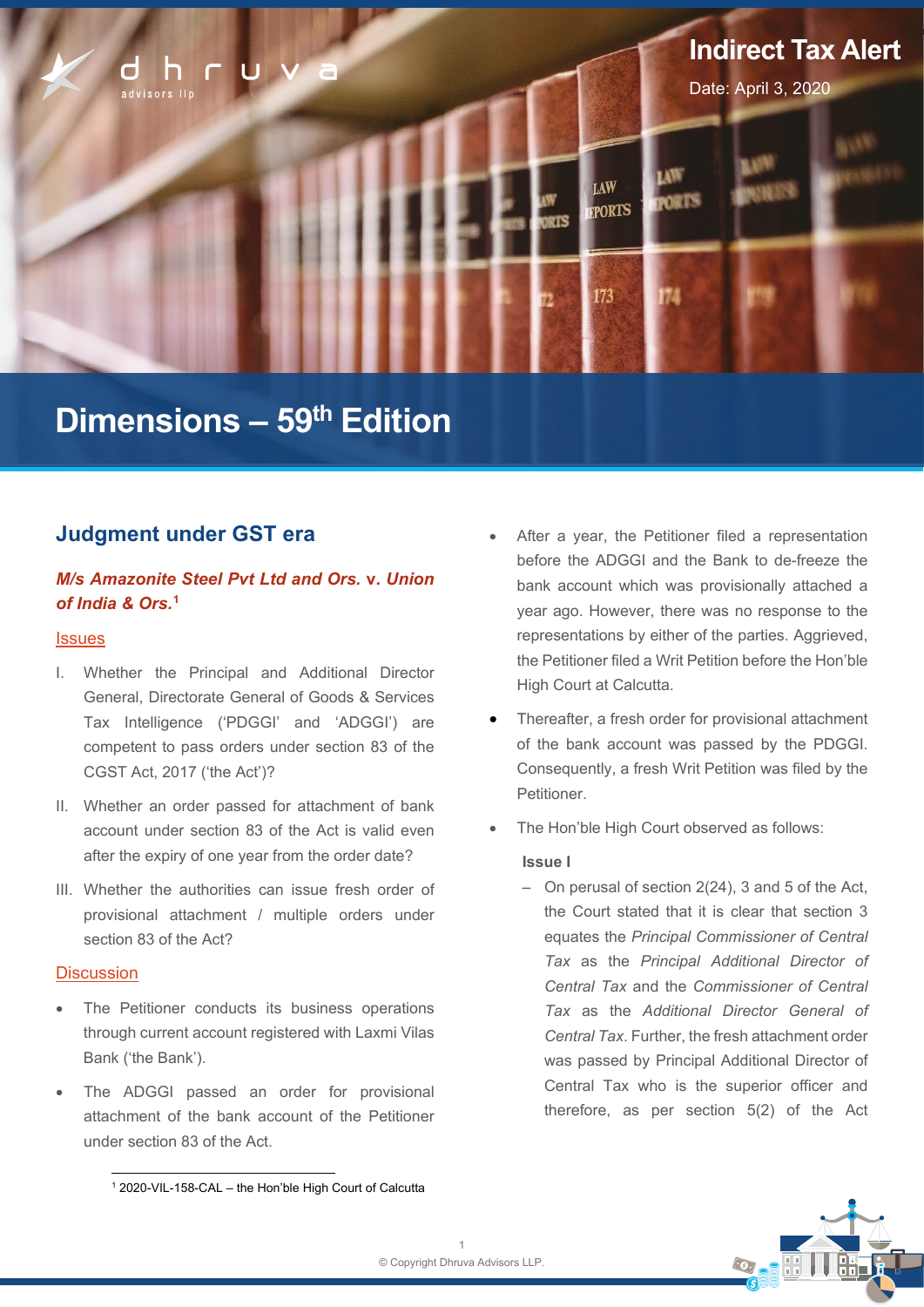possesses the power to pass the provisional attachment orders.

#### **Issue** II

- ‒ On perusal of section 83(2) of the Act, the Court stated that the order of provisional attachment shall cease upon the expiry of one year and hence it is incumbent for the Respondents to either release the attachment or issue a fresh order of provisional attachment in light of the GST law;
- ‒ The continuance of provisional attachment for the period starting from the date of expiry of the first order till the date of issue of the fresh order of attachment was illegal and blatant highhandedness on the part of the Respondents;
- ‒ The Court held that continued attachment was clearly in violation of the Article 19(1) and 300A of the Constitution of India wherein the petitioners have been denied of their property without authority of law.

#### **Issue** III

- ‒ The powers conferred under section 83 of the Act, being drastic and extraordinary in nature, should not be invoked routinely and must be exercised with due caution, circumspection and deliberation;
- ‒ Reliance placed by the Respondents on decisions in the case of *Shrimati Priti* v. *State of Gujarat[2](#page-1-0)* and *Kaithal Timber Pvt. Ltd.* v. *State of Gujarat and Ors.[3](#page-1-1)*, wherein it was held that fresh order for provisional attachment can be issued after expiry of time prescribed, has been affirmed by the Court.
- ‒ On perusal of section 83 of the Act the Court stated that the said section does not provide for extension of a provisional attachment order. However, the section doesn't restrict issuance of fresh orders. Fresh order will require a fresh review and assessment of the situation. Fresh orders may be issued if the authorities are of an opinion that such attachment is further required for protection of interest of Revenue.

- The period of one year for validity of provisional attachment is provided to bring balance of rights of assessee and interest of Revenue. However, the Court without assessing the sufficiency of reasons highlighted that issue of fresh order will require fresh review and assessment of circumstances.

#### **Judament**

- The PDGGI and the ADGGI have the powers to pass an order under section 83 of the Act, 2017.
- The extension of provisional attachment resulted in violation of Petitioner's right for carrying on business under article 19(1) and 300A of the Constitution of India being deprived of their property without authority of law. The Hon'ble High Court also directed the Respondents to pay INR 5 lakhs each to the Petitioners.
- The fresh order for provisional attachment may be issued after expiry of one year from date of previous order if it is appropriate in the new circumstances and necessary to protect the interest of the Revenue.

## **Dhruva Comments**

The judgment critically examines the scope and powers conferred upon the authorities under section 83 of the Act to safeguard the interest of the revenue. The judgement would certainly provide necessary aid when such powers are summarily invoked by the GST authorities.

# **Rulings under GST era**

## *M/s Kardex India Storage Solutions Pvt Ltd – Karnataka[4](#page-1-2)*

#### **Issues**

In case of direct supply from the port of import, whether GST registration is required to be obtained in such State? Can the importer issue an invoice charging GST from its registered place of business?



<span id="page-1-0"></span><sup>2</sup> 2011 SCC Online Guj 1869

<span id="page-1-1"></span><sup>3</sup> Special Civil Application No. 14039 of 2017

<span id="page-1-2"></span><sup>4</sup> Order No KAR ADRG 13/2020 dated March 18, 2020.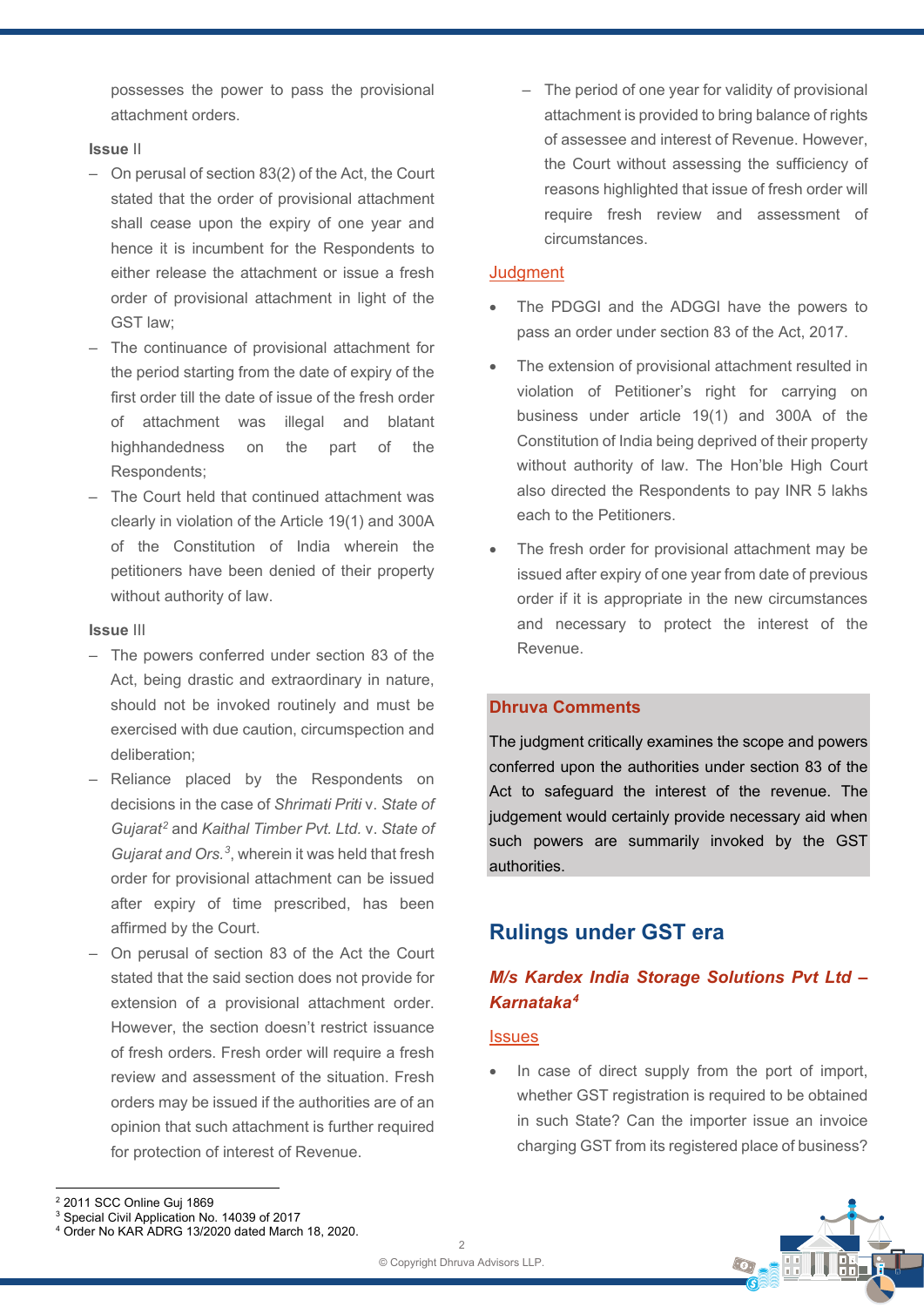• Whether input tax credit (ITC) of IGST can be claimed on import of goods?

## **Discussion**

- The Applicant, having its registered place of business in Karnataka, imports goods from outside India, which are then further distributed to customers in India.
- However, due to logistical problems, the importer proposes to import the goods to the port nearest to the customer location and make the supply directly from such port.
- The Applicant approached the Authority in respect of the above-mentioned issues and contended as follows:
	- As per section 11(a) of the IGST Act, place of supply (POS) in the case of imports is the location of importer. Further, as per IEC, the location at which the bill of entry is filed and where the importer is registered under GST is to be treated as the location of importer;
	- ‒ Therefore, the location of importer should be the place of business and not the State in which port of import is located, unless the importer has a permanent establishment or business place in the State of port of import;
	- ‒ Where the imported goods are cleared from the port of the State where the customer's place of business is located, it shall be deemed that the goods are first supplied to the registered place of importer and importer has further supplied to the customer's place. Further, no separate registration is required if the port of import is situated outside the registered place of business;
	- ‒ Reliance was placed on rulings passed in the case of *M/s Aarel Import Export Pvt Ltd[5](#page-2-0)* and *M/s Sonkamal Enterprises Pvt Ltd[6](#page-2-1)*.
- The Authority observed as follows:
	- The Applicant is liable to pay IGST on the goods imported into India in terms of section 5(1) read with section 7(2) of IGST Act;
- IGST paid on import of goods can be used as ITC, as the goods are used in the course of business for further supplies to customers;
- ‒ The Applicant has permanent business establishment only in the State of Karnataka and the GST registration number (Karnataka) is used for making the payment of IGST on import of goods. The POS in respect of import of goods, as per section 11(a) of the IGST Act is location of importer, which in the present case is Karnataka;
- ‒ Therefore, though the goods are imported at the port nearest to the customer, it is deemed to have been supplied from location of importer i.e. Karnataka. Thus, if the customer is outside Karnataka then IGST should be charged, and if customer is in Karnataka then CGST and SGST;
- There is no provision in the GST law which requires the importer to obtain registration in the State where the goods are cleared from customs. Hence, no separate registration is required if he does not have establishment in the State of port of clearance.

#### Ruling

- The Applicant is eligible to claim credit of IGST paid on import of goods.
- The Applicant can issue a tax invoice with IGST to the customer (located outside Karnataka) when the goods are directly supplied from the port of import to the customer.
- The Applicant is not required to obtain GST registration in the State where port of clearance is located, if the Applicant is not making any supply from the State in which the port is located.

#### **Dhruva Comments**

A similar ruling was also pronounced in the case of *M/s Gandhar Oil Refinery (India) Ltd[7](#page-2-2)*.



<span id="page-2-0"></span><sup>5</sup> Order No. GST-ARA-114/2018-19/B-42 dated April 24, 2019

<span id="page-2-1"></span><sup>6</sup> Order No. GST-ARA-48/2018-19/B-123, dated September 27, 2018

<span id="page-2-2"></span><sup>7</sup> Order No GST ARA 112/2018-19/B-40 dated April 15, 2019.

 $\mathbf{z}$ © Copyright Dhruva Advisors LLP.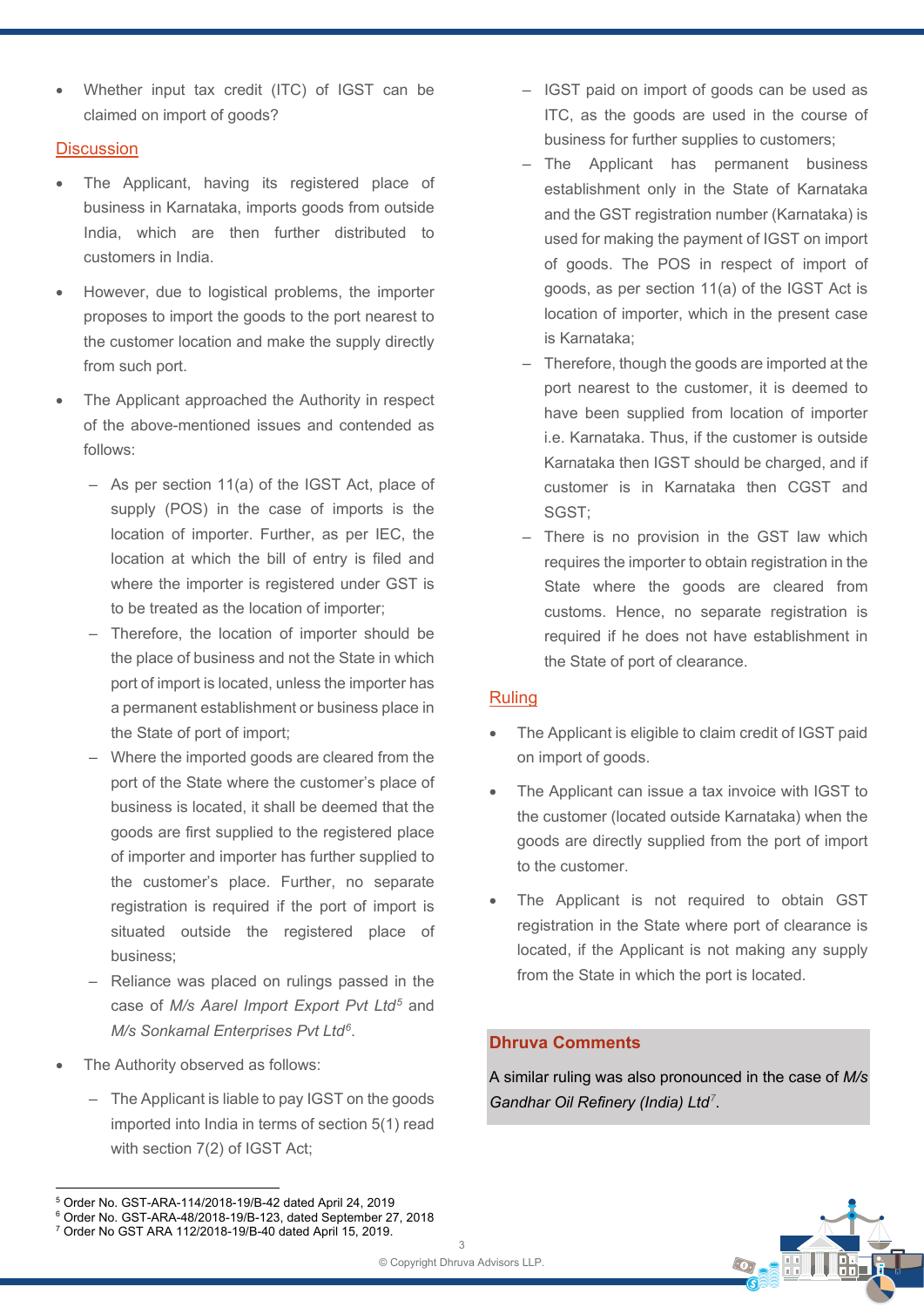These rulings are welcome relief for the assessees as there is no prescribed parameters under the GST law to determine 'location of supplier of goods.'

# *M/s Vaachi International Pvt Ltd – Andhra Pradesh Appellate Authority[8](#page-3-0)*

## **Issue**

Whether Special Economic Zone (SEZ) unit is eligible to claim refund of unutilised input tax credit (ITC) arising from supplies made by vendors charging GST?

## **Discussion**

- The Appellant is a SEZ unit primarily involved in export of goods. The said supplies fall under the definition of zero-rated supplies as per section 16(1)(a) of the IGST Act. The Appellant had received certain supplies from domestic tariff area (DTA) vendors on which GST had been charged and Appellant had made the payment to them along with GST.
- The Appellant had filed the refund claim for such accumulated input tax credit (ITC) on which tax was paid to the vendor for the period July 2017 to March 2018. However, the claim was rejected by the Authority for Advance Ruling (Authority) by stating that only the DTA vendors who make supplies to SEZ are eligible to claim the refund.
- Aggrieved by the rejection order, the Appellant preferred an appeal before the Appellate Authority and disputed the refund rejection order on the following grounds:
	- ‒ Conjoined reading of section 54(3) of the CGST Act, 2017 and section 16 and section 2(5) of the IGST Act, provides that any person doing exports is eligible to claim refund of ITC. Accordingly, SEZ unit is very well placed to claimed refund of unutilised ITC;
	- ‒ GSTN portal allows SEZ unit to seamlessly file online refund application of unutilised ITC;
	- ‒ Rule 89(2) of the CGST Rules requires a person claiming refund to obtain a declaration from a SEZ unit for non-availment of ITC. The intent of

such declaration is obtained to avoid duplicity of refund claim. The Authority has erroneously interpreted the above provision stating that SEZ unit is not eligible to claim ITC;

- ‒ In respect of deemed exports, the facility to claim refund has been given to both the recipient and supplier. If the supplier claims refund, then a declaration needs to be given by the recipient that no input tax credit has been availed by the recipient of such supplies.
- Appellate Authority observed as follows:
	- Second proviso to rule 89(1) of CGST Rules, 2017 unambiguously stipulates that refund 'SHALL' be claimed only by the suppliers of goods to the SEZ unit and not by SEZ unit. Further, rule 89 (2)(f) of CGST Rules, states that SEZ units shall not avail ITC on the supplies received by them from non SEZ suppliers.
	- ‒ A conjoint reading of the aforesaid provisions concludes that SEZ units / developers shall not claim refund of unutilised ITC in respect of supplies received by them from non-SEZ suppliers. The GST law facilitates the eligibility of refund claim to the suppliers who made supplies to SEZ units / developers with payment of tax.

## **Judament**

The refund claimed by the Appellant is not in accordance with the provisions of the GST law and the Authority has rightly rejected the refund claim.

## **Dhruva Comments**

There is no provision under the GST law which restricts a SEZ unit / developer to claim refund of the ITC on the GST paid to the vendors.

Interestingly, it needs to be seen as to what would happen to input tax credit received by SEZ unit under input service distributor mechanism / tax discharged on reverse charge basis as per CBIC FAQ. Also, on a practical front, we understand that refunds are being granted to SEZ unit / developer. The entire objective of



<span id="page-3-0"></span><sup>8</sup> Order no. 4990 dated February 10, 2020 [2020-VIL-15-GSTAA]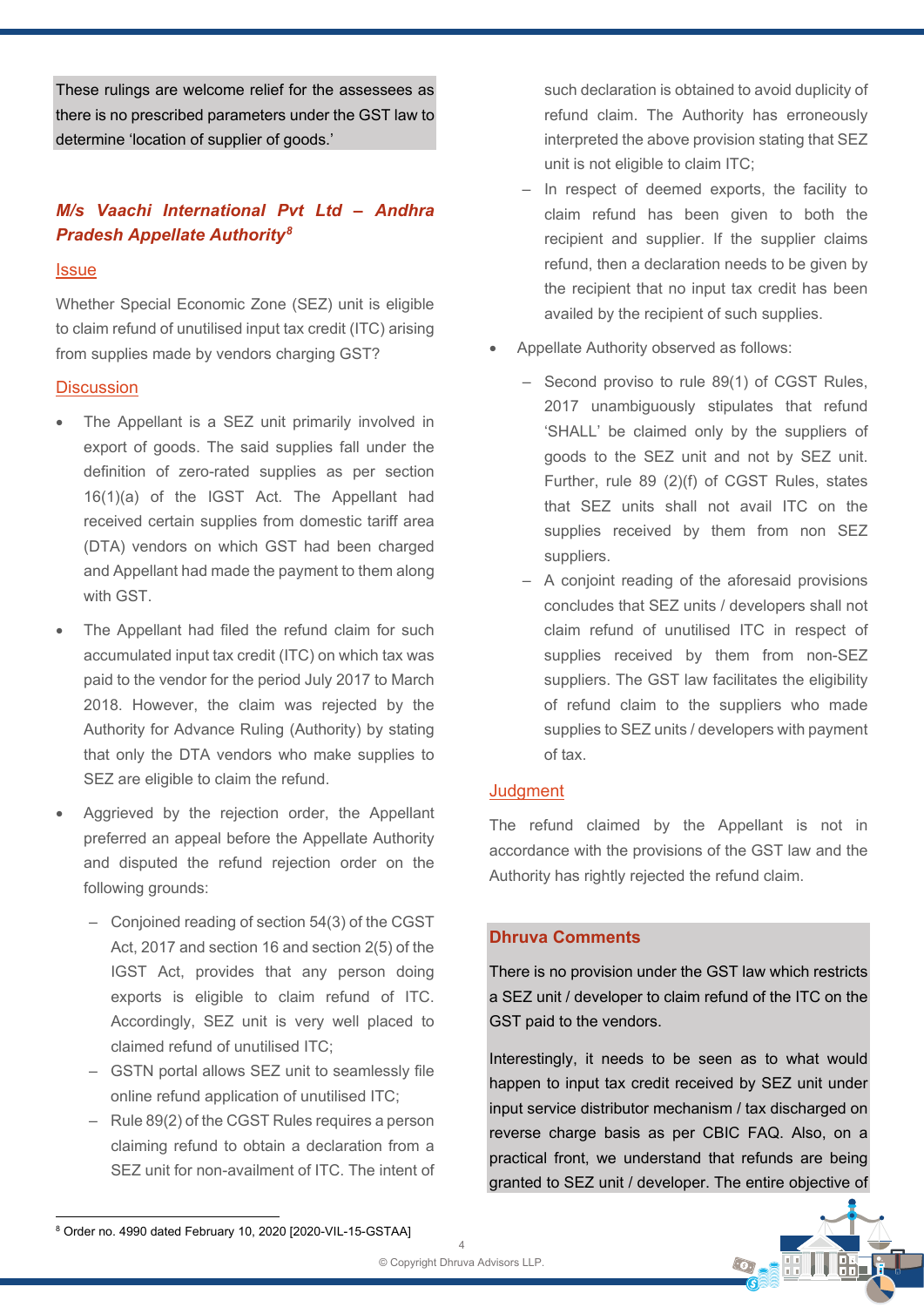treating SEZ supplies as a different category is to promote exports and reduce the tax cost. By allowing the supplier to claim refund and not the SEZ unit, the objective is not met and increases the tax cost for SEZ unit.

Thus, Government should issue suitable clarifications on these issues to avoid any dispute and loss to the industry.